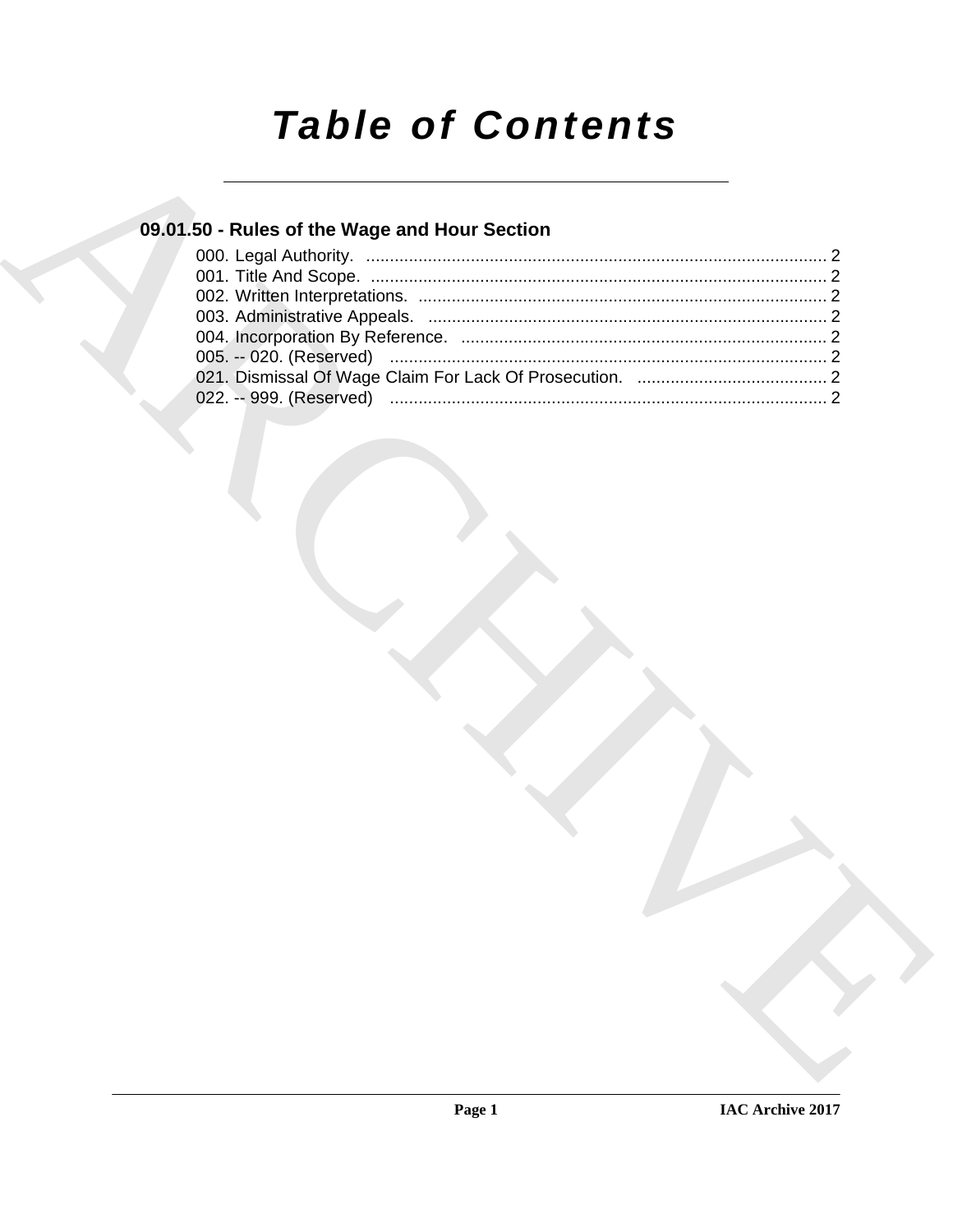#### **IDAPA 09 TITLE 01 CHAPTER 50**

#### **09.01.50 - RULES OF THE WAGE AND HOUR SECTION**

#### <span id="page-1-1"></span><span id="page-1-0"></span>**000. LEGAL AUTHORITY.**

These rules are promulgated under the legal authority of Sections 72-1333 and 45-616, Idaho Code. (3-30-01)

#### <span id="page-1-2"></span>**001. TITLE AND SCOPE.**

**01. Title**. These rules shall be cited as IDAPA 09.01.50, "Rules of the Wage and Hour Section."

(3-30-01)

**02. Scope**. These rules govern Department procedures for wage claim adjudication by Department Compliance or Hearing Officers pursuant to Section 45-617(4), Idaho Code. Procedural rules for wage claim appeals to the Department's Appeals Bureau are governed by IDAPA 09.01.06, "Rules of the Appeals Bureau." (3-30-01) to the Department's Appeals Bureau are governed by IDAPA 09.01.06, "Rules of the Appeals Bureau."

#### <span id="page-1-3"></span>**002. WRITTEN INTERPRETATIONS.**

The Department has no written interpretations of these rules. (3-30-01)

#### <span id="page-1-4"></span>**003. ADMINISTRATIVE APPEALS.**

Appeals shall be governed by the provisions of Section 45-617, Idaho Code and IDAPA 09.01.06, "Rules of the Appeals Bureau." (3-30-01) Appeals Bureau."

#### <span id="page-1-5"></span>**004. INCORPORATION BY REFERENCE.**

| There are no documents that have been incorporated by reference into this rule. |  |  | $(3-30-01)$ |
|---------------------------------------------------------------------------------|--|--|-------------|
|---------------------------------------------------------------------------------|--|--|-------------|

#### <span id="page-1-6"></span>**005. -- 020. (RESERVED)**

#### <span id="page-1-9"></span><span id="page-1-7"></span>**021. DISMISSAL OF WAGE CLAIM FOR LACK OF PROSECUTION.**

**CHAPTER 59**<br> **COLL AUTHORITY:** the legal andminy of Section 72 1333 and 45 61s, liable Cale. (3 36 61)<br>
THE ARCHIVEON TV: the legal andminy of Section 72 1333 and 45 61s, liable Cale. (3 36 61)<br>
OIL THE ARCHISCOPE.<br>
(0). Wage claimants have an affirmative duty to seek prompt adjudication of their claims. The Department may dismiss without prejudice the wage claim of claimants who fail to respond within thirty (30) days to written notice from the Department that additional action is required on their part to prosecute their claim. The thirty (30) day period for a response begins to run on the date the notice is mailed to the wage claimant's last known address. Mailed responses will be deemed received on the date they are postmarked. A wage claim that has been dismissed for lack of prosecution may be refiled with the Department subject to the limitations of Sections 45-614 and 45-617(1), Idaho Code. (3-30-01)

#### <span id="page-1-8"></span>**022. -- 999. (RESERVED)**